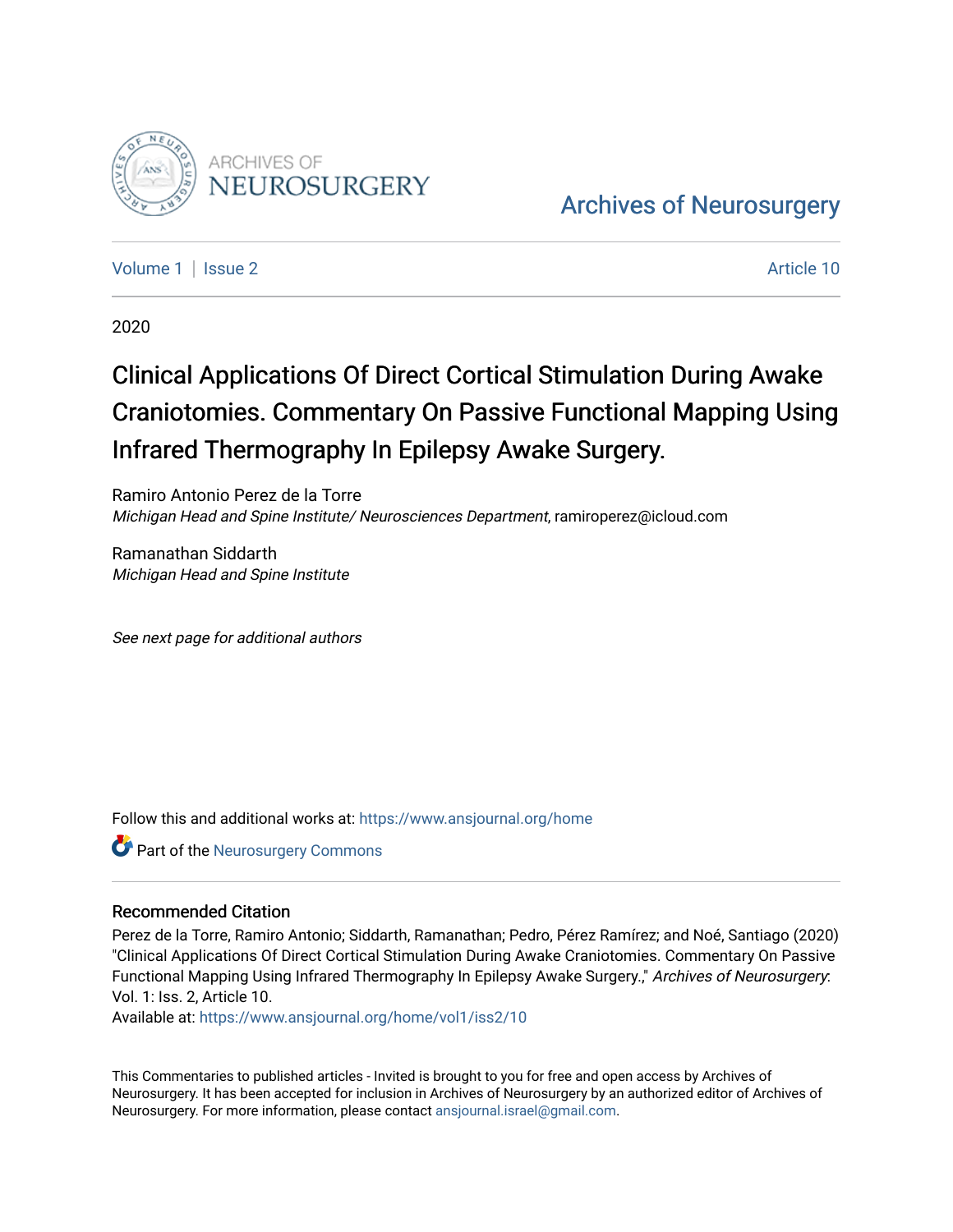# Clinical Applications Of Direct Cortical Stimulation During Awake Craniotomies. Commentary On Passive Functional Mapping Using Infrared Thermography In Epilepsy Awake Surgery.

# **Abstract**

As clinicians, we rely on various imaging methods to identify abnormal brain lesions. We can distinguish this myriad of neurological disorders by using imaging alone or together with either or both electrophysiological monitoring and direct cortical stimulation. This last alternative is the most frequently used approach to diagnosing brain lesions requiring awake craniotomies for adequate management. Awake craniotomies have become the standard of care for focal lesions, including vascular malformations like cavernous angiomas, intrinsic brain tumors, gliomas, vasculitic brain lesions, postinfectious brain lesions, brain metastasis, and also for epilepsy surgery. Surgery for epileptic patients requires multidisciplinary team interactions and a variety of surgical adjuncts. The clinical decisionmaking proceeds with a specific protocol following a rigorously defined technique for awake craniotomies. Using a systematic approach affords a reliable and reproducible method for epilepsy treatment while avoiding postoperative complications. While direct cortical stimulation remains the mainstay for postoperative neurological deficit evaluation, there is undoubtedly a need for new technologies that can help increase the sensitivity and specificity of abnormal findings and thus help management decisions.

Visual Abstract

# Keywords

Awake cranitomy, image-guided craniotomy, frameless approach, cortical stimulation

## Creative Commons License



This work is licensed under a [Creative Commons Attribution 4.0 International License.](https://creativecommons.org/licenses/by/4.0/)

## Cover Page Footnote

Conflict of Interest: None Sources of Funding: Funding was not necessary during the preparation of the manuscript.

## Authors

Ramiro Antonio Perez de la Torre, Ramanathan Siddarth, Pérez Ramírez Pedro, and Santiago Noé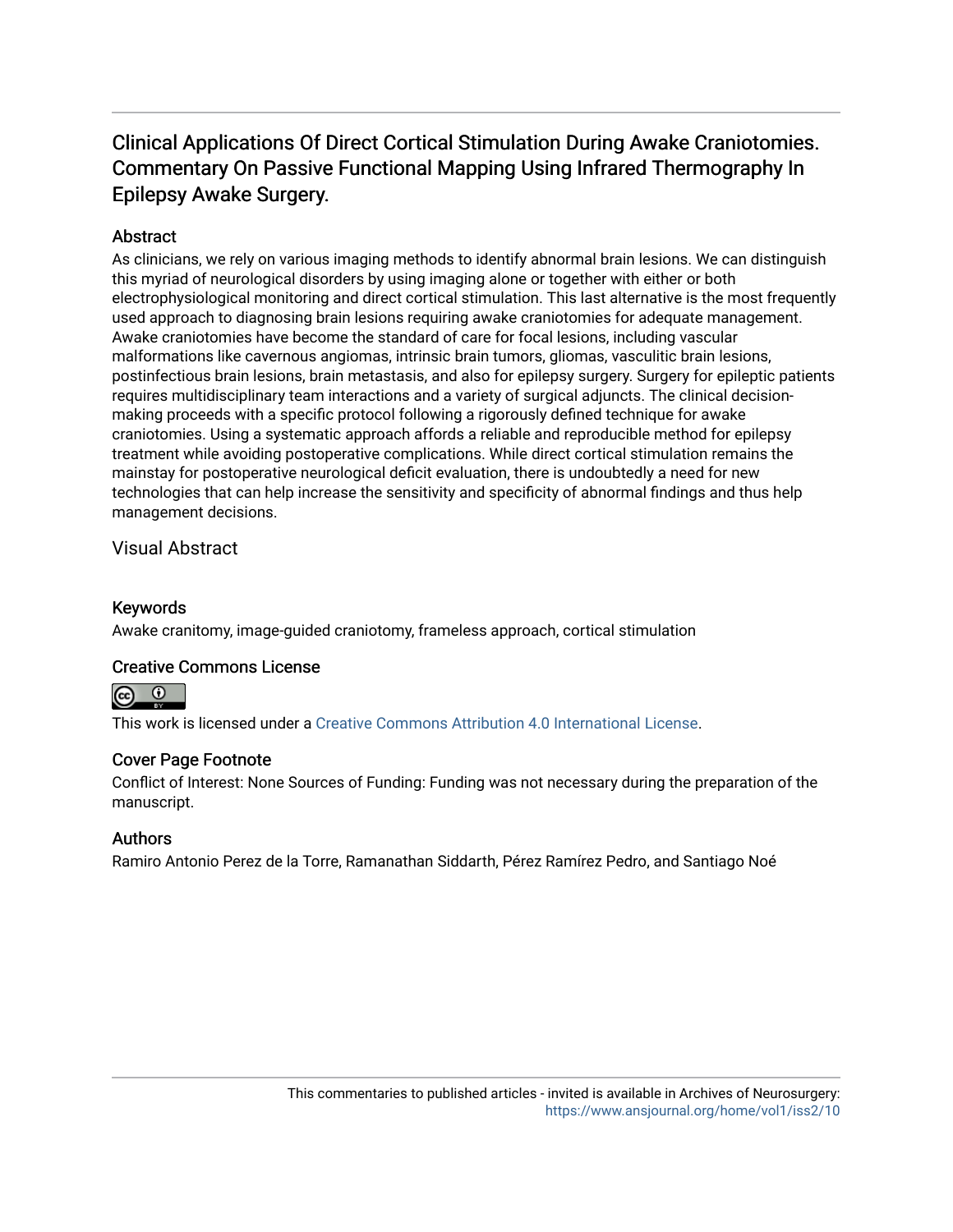# Clinical Applications of Direct cortical Stimulation During Awake Craniotomies. Commentary on Passive Functional Mapping Using Infrared Thermography in Epilepsy Awake Surgery

## Ramanathan Siddarth, Pérez Ramírez Pedro, Santiago Noé, Perez de la Torre Ramiro\*

Michigan Head and Spine Institute, 29275 Northwestern Hwy., Suite 100, Southfield, MI 48034, USA

#### Abstract

As clinicians, we rely on a variety of imaging methods to identify abnormal brain lesions. The myriad of neurological disorders that we can encounter can be distinguished by using imaging alone, imaging along with electrophysiological monitoring, or imaging with electrophysiological monitoring and direct cortical stimulation. This last alternative is the most frequently used approach to diagnose brain lesions that require awake craniotomies for adequate management. Awake craniotomies have become the standard of care for focal lesions including vascular malformations, such as cavernous angiomas, intrinsic brain tumors, such as gliomas, vasculitic brain lesions, postinfectious brain lesions, brain metastasis and epilepsy surgery. Surgery for epileptic patients requires the interaction of a multidisciplinary team along with the use of a variety of surgical adjuncts. Clinical decision-making proceeds along a specific protocol following a rigorously defined technique for awake craniotomies. The utilization of a systematic approach to avoid postoperative complications makes awake craniotomy a reliable, reproducible and precise methodology for the treatment of epilepsy. While direct cortical stimulation remains the mainstay of evaluating for potential postoperative neurological deficits, there is certainly a need for new technologies that can help increase the sensitivity and specificity of abnormal findings, and thus inform management decisions.

Keywords: Awake craniotomy, frameless approaches, stereotactic neurosurgery

#### 1. Introduction

T he clinical method to identify an abnormal neurological sign or a pathognomonic symptomatology is of paramount importance during the initial evaluation of all neurological conditions. Brain imaging is required in order to distinguish brain lesions and identify the intracranial location of the lesions. In many regions, encountering multiple brain lesions is not uncommon. In developing countries, where neurocysticercosis is endemic, as high as  $15-20%$  of the population may display abnormal stigmata that can be further elucidated on imaging. During the initial diagnostic approach, multiple brain lesions can be found that correlate with symptomatic presentation.

Vascular lesions include giant brain aneurysm, cavernous angioma, venous angioma and a variety of other vascular lesions. Tumors include intrinsic tumors, such as meningioma, wherein symptoms generally correlate reasonably well with tumor location, or gliomas that can be present in different regions in the brain showing no symptoms or present acutely, sometimes necessitating urgent decompressive craniotomy. The presentation and imaging characteristics of extrinsic tumors, such as brain metastasis, vary depending upon the site of origin and the location of metastatic brain lesions. Metabolic disorders represent several derangements with characteristic imaging signaling on specific MRI sequences that can be difficult to diagnose clinically. Infectious disorders encompass bacterial, viral and

Received 9 May 2022; revised 11 May 2022; accepted 11 May 2022. Available online • •

ISSN Pending. Published by Mexican Society of Neurological Surgery (Sociedad Mexicana de Cirugía Neurológica A.C.). © Copyright the Authors. This journal is open access.

<sup>\*</sup> Corresponding author. Michigan Head and Spine Institute/ Neurosciences Department, 29275 Northwestern Hwy.Suite 100, Southfield, MI 48034, USA. E-mail address: [ds@gmail.com](mailto:ds@gmail.com) (R. Siddarth).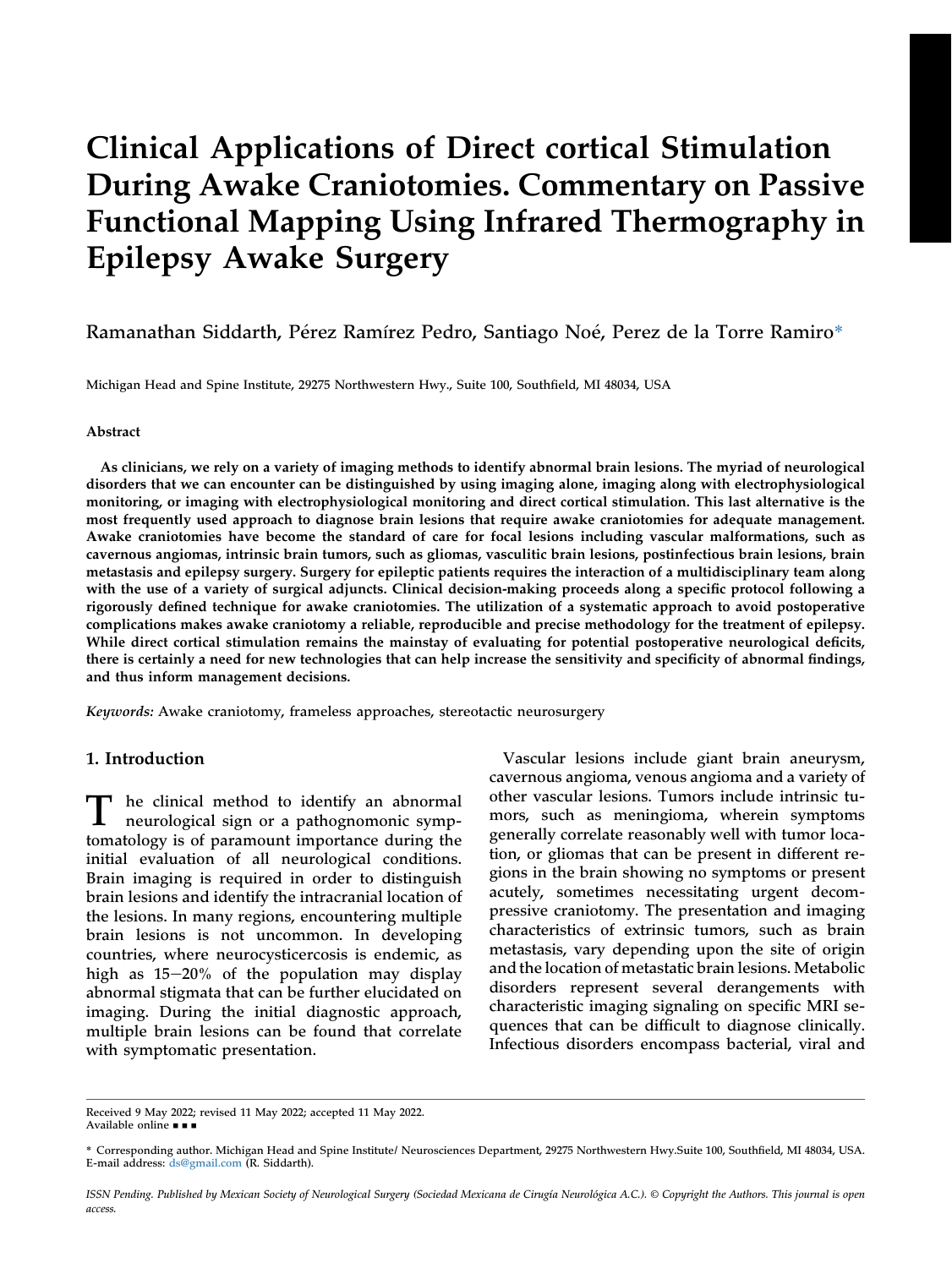fungal brain lesions that sometimes require diagnostic imaging series to identify the causative pathogen. The standard of care for abnormal focal lesions should generally consist of an initial imaging procedure followed by stereotactic brain biopsy to define and diagnose the underlying etiology [[1](#page-4-0),[2\]](#page-4-1). Once the final diagnosis is made, the specific methodology for lesion resection can be addressed  $[1-3]$  $[1-3]$  $[1-3]$  $[1-3]$ .

Awake craniotomy has become the standard of care when treating brain lesions proximal to or within eloquent areas or for patients suffering from epilepsy [[3\]](#page-4-2). Awake craniotomy requires a thorough planning procedure that must be addressed preoperatively utilizing MRI and metabolic studies such as SPECT, PET and/or Functional MRI (fMRI) to adequately target the underlying lesion  $[4-6]$  $[4-6]$  $[4-6]$ . Once the planning process has been completed, the surgical plan can be followed. Immediately prior to the surgery, a specific protocol ought to be followed, including an initial electrocorticography to record the baseline characteristics of the treatment site. In some centers evoked potentials can be utilized to identify the motor strip, direct cortical and subcortical stimulation can be done using commercially available stimulators to identify afterdischarges that may herald postoperative complications [[1](#page-4-0)[,2](#page-4-1),[7\]](#page-4-4). The surgical technique is meticulous due to the necessity of identifying the abnormal areas correlated with the presenting pathology and removing the lesion without causing postoperative deficits. The identification of inactive lesions has been explored utilizing a variety of techniques. In this paper, the authors describe a simple methodology utilizing thermography to identify abnormal regions using surface temperature and the creation of an imaging protocol of the aberrant margins. This case represents an excellent opportunity to make use of the advantages inherent in the awake craniotomy due to the proximity of the speech areas and the motor areas for the face and the right hand. The protocol that has been described in this paper can be considered a surgical adjunct that may improve our level of understanding of the operative region and can be leveraged in the decision making for such complex cases. This approach can also be improved and continuously analyzed to improve surgical utility in the future. In this paper, the authors describe a hyperemic response at the center of the lesion. From the surgical standpoint, increased temperature is not simply a tissue specific response; the surgical arena is dynamic, with the use of surgical lights, normal saline irrigation to adequately clean the surgical field, and iced water to halt epileptic responses. A normal physiological response to direct cortical stimulation may also lead

to increased temperature of the stimulated region and within the lesion itself. As such, the methodology described in this report is able to distinguish between these various responses due to the relative temporality of the thermographic procedure.

#### 1.1. Avoidance of postoperative deficits

Instrumentation during awake craniotomies for lesion removal is critical in avoiding postoperative complications. Multiple classifications exist in trying to define the possibility of an increased neurological deficit that may present after complete lesion removal [\[8](#page-4-5)]. Multiple studies over have addressed the importance of critical structures in the surrounding region that may show minimal signs but can lead to neurological deficits after resection. In some lesions, multiple regions may be involved with concomitant involvement of subcortical structures. Some centers have been able to use subcortical stimulation to define the extent and proximity of multiple tracts. In the last decade, neurosurgeons have had tremendous opportunity to import functional MRI into the complex schema of awake cranial surgery  $[4-6]$  $[4-6]$  $[4-6]$ . There are a myriad of publication on the utilization of this technology to better define the proximity of tracts relative to lesions. During the direct cortical stimulation, multiple methods are already in use trying to better define sensory, motor and speech areas. Potentially the most complex decision making arises when handling the speech process. While functional MRI (fMRI) may replace some of the techniques already described, direct cortical stimulation remains the standard of care when managing lesions in these regions. It is possible that the continued investigation and implementation of imaging in awake craniotomies will develop into a simple methodology that can track changes in real time and hasten monitoring without requiring the patient to sit fixed for long periods of time. Intraoperative ultrasonography, intraoperative magnetic resonance imaging, and intraoperative brain tomography can be conducted within the span of minutes along to directly monitoring specific areas. New technologies can be simultaneously be applied to monitor abnormal regions, potentially increasing the sensitivity and specificity of any abnormal findings.

#### 1.2. New methodologies

We strongly believe that, at this juncture, the most reliable surgical methodology to define abnormal regions is direct cortical stimulation along with direct subcortical stimulation to rule out postoperative neurological deficits. We congratulate the authors for